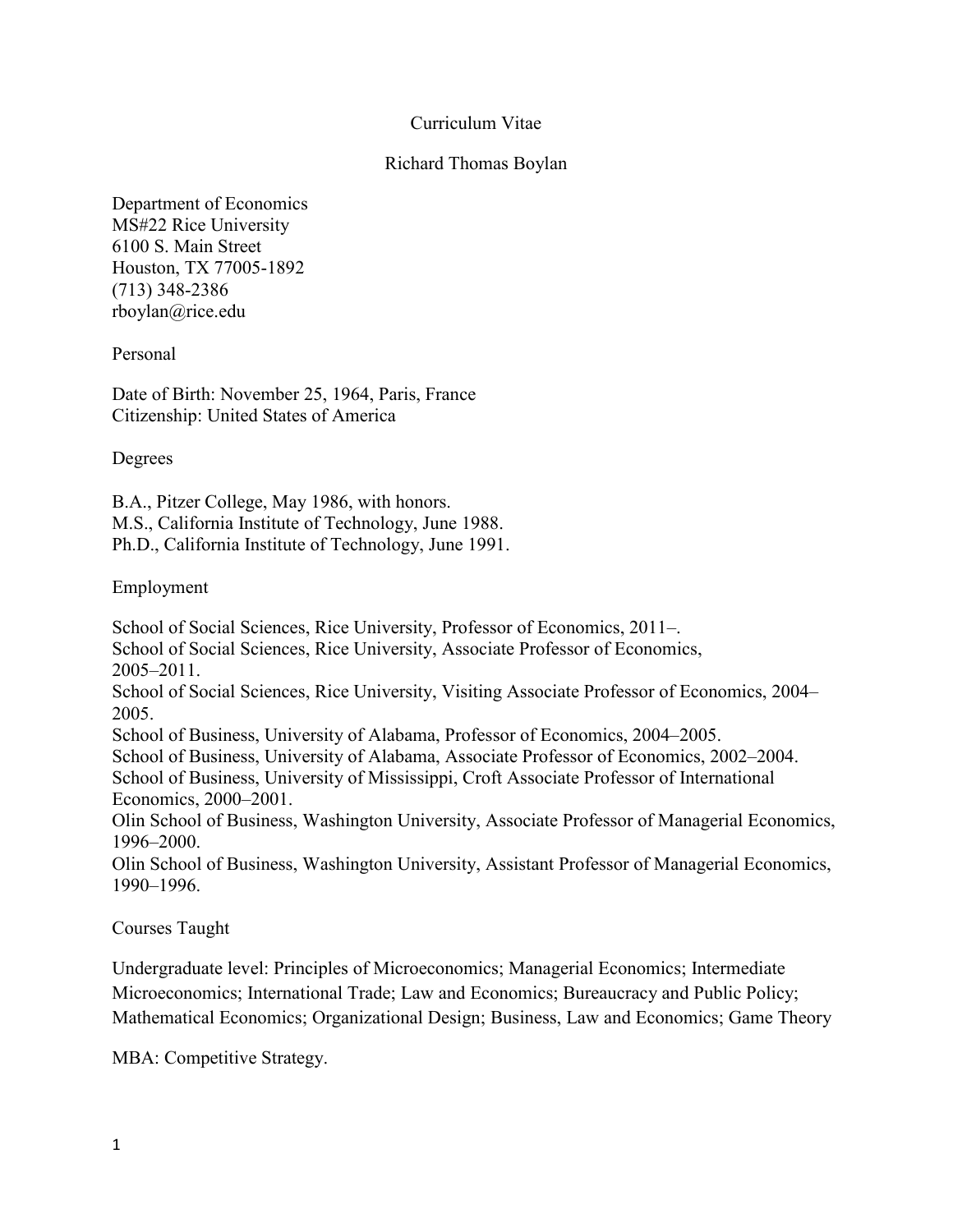Ph.D.: Mathematical Economics, Microeconomic Theory; Empirical Microeconomics; Game Theory.

Publications

Papers in Refereed Journals

"Laws of large numbers for dynamical systems with randomly matched individuals," *Journal of Economic Theory* 57 (1992), 473–504.

"Fictitious play: a statistical study of multiple economic experiments," with M. El-Gamal, *Games and Economic Behavior* 5 (1993), 205–222.

"Equilibria resistant to mutation," *Games and Economic Behavior* 7 (1994), 10–34.

"Continuous approximation of dynamical systems with randomly matched individuals," *Journal of Economic Theory*, (1995), 615–625.

"Voting over economic plans," with R. McKelvey, *American Economic Review*, (1995) 860– 871.

"Voting over investment," *Journal of Mathematical Economics*, (1996), 187–208.

"Political competition in a model of economic growth: Some Theoretical Results," with J. Ledyard and R. McKelvey, *Economic Theory*, (1996), 191–205.

"Coalition-proof implementation," *Journal of Economic Theory*, (1998), 132–143.

"An optimal auction perspective on lobbying," *Social Choice and Welfare*, (2000), 55–68.

"Private bills: a theoretical and empirical study of lobbying," *Public Choice*, (2002), 19–47.

"A survey of state house reporters' perception of public corruption," with Cheryl Long, *State Politics and Policy Quarterly*, (2003), 420–438.

"Firm size and monitoring," with Cheryl Long, *Economics Bulletin*, (2003), 1–5.

"Do the sentencing guidelines influence the composition of federal judges?" *Journal of Legal Studies,* (2004), 231–253.

"Salaries, turnover, and performance in the federal criminal justice system*," Journal of Law & Economics*, (2004), 75–92.

"Tracking variations in cocaine deaths across U.S. cities," with Vivian Ho, *Addiction Research and Theory*, (2004), 461–468.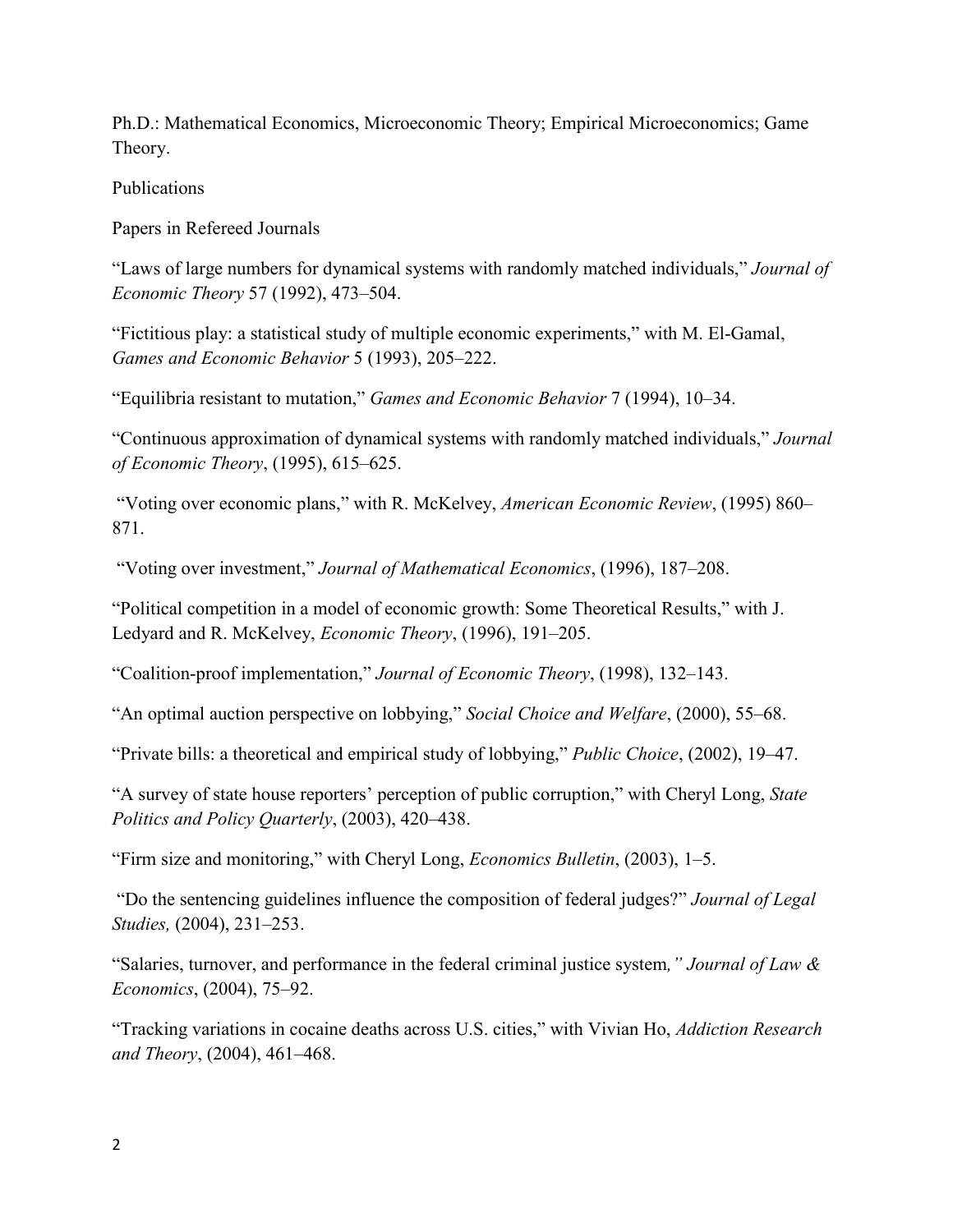"Salaries, plea rates, and the career objectives of federal prosecutors," with Cheryl Long, *Journal of Law & Economics*, (2005), 627– 651.

"What do prosecutors maximize? Evidence from the careers of U.S. attorneys," *American Law and Economics Review*, (2005), 379– 402.

"Incorporating Fairness in Generalized Games of Matching Pennies," with Simon Grant, *International Journal of Economic Theory*, (2008), 445–458.

"Political distortions in state forecasts," *Public Choice*, (2008), 411– 427.

"The Effect of Punishment Severity on Plea Bargaining," *Journal of Law & Economics*, (2012), 565–591.

"Intended and Unintended Consequences of Prison Reform" (with Naci Mocan), *Journal of Law, Economics, & Organization*, (2014), 558–586.

"Power to the People: Does Ownership Type Influence Electricity Service?" *Journal of Law & Economics,* (2016), 441-476.

"Revenue swings and the provision of health, welfare, education, and government services" (with Vivian Ho), *National Tax Journal,* (2017), 329-366*.*

"The impact of district elections on municipal pensions and investment" (with Dru Stevenson), *Journal of Law, Economics & Policy*, (2017), 127-150.

"The Impact of Court-Ordered District Elections on City Finances," forthcoming, *Journal of Law & Economics*, (2019), 633-661.

Papers in Unrefereed Volumes

"Political Competition in a Model of Economic Growth: An Experimental Study," with J. Ledyard, S. Lupia, R. McKelvey, and P. Ordeshook, *in Laboratory Research in Political Economy*, Palfrey (ed), 1991.

Working Papers

"Does disbanding police departments make law enforcement more transparent and accountable?"

"Imputation methods make crime studies suspect: Detecting biases via regression discontinuity." Presentation: First Annual Conference on Crime, Risk and Economics (University College London), May 16, 2019.

"Does private ownership reduce political distortions? Evidence from U.S. electric utilities." Presentations: Annual Conference of The International Society for New Institutional Economics (HEC Monreal), June 2018; Texas A&M Department of Agricultural Economics Seminar Series,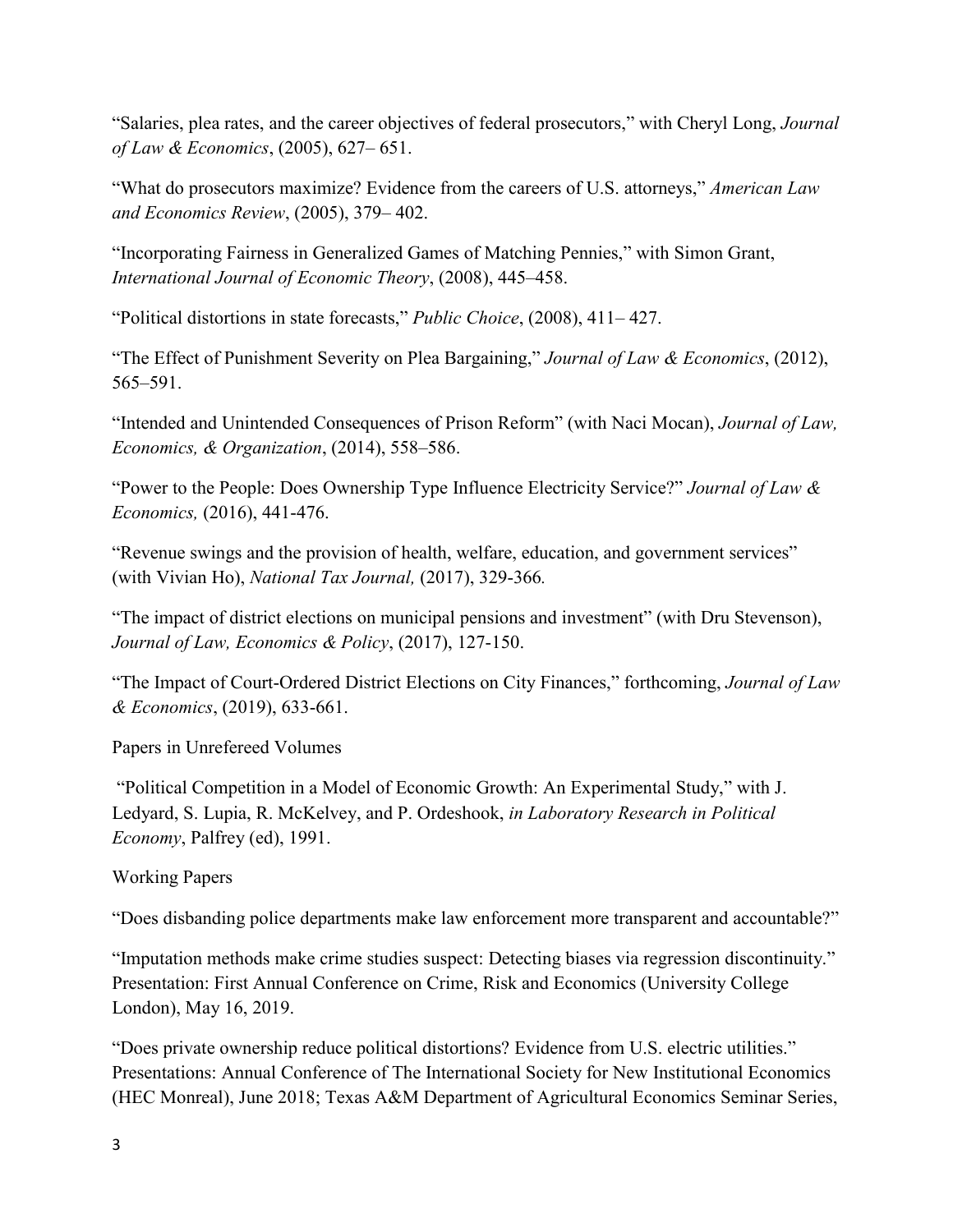February 16, 2018; Keynote Speaker at International Workshop on Economic Analysis of Institutions, Xiamen, China, May 2015; Annual Conference of The International Society for New Institutional Economics (Harvard University), June 2015.

Presentations: Summer Institute Law & Economics Workshop, July 27, 2017, National Bureau of Economic Research; Annual Municipal Finance Conference, July 17, 2017, Brookings Institution; American Law & Economics Association Annual Meeting, May 13, 2017, Yale University; Annual Empirical Legal Studies Conference, November 19, 2016, Duke University; Public Policy Conference on Solving the Public Pension Crisis, George Mason University, December 2, 2016.

"The ties that bind: Property taxation and neighborhood stability." Presentations: Southern Economic Association Annual Meeting, New Orleans, November 2012; American Law and Economics Association Annual Meeting, Nashville, May 2013.

Service (since 2005)

Coordinator, brown bag seminar series, 2019-

Member, Economics Honors Thesis Committee, 2017-2019.

Member, University Committee for Faculty & Staff Benefits, 2016-2020.

Member, Economics Department Teaching Committee, 2015-2017.

Member, Economics Department Master's in Energy Economics Committee, 2014–2015.

Director of Graduate Studies, Economics, Rice University, 2012–2014 .

Member, University Graduate Council, Rice University, 2012–2013, 2014–2015.

Member, University Committee on Examinations and Standing, 2013–2014.

Associate, Brown College, Rice University, 2008– (advise students who live at Brown College).

Member, University Undergraduate Admissions Committee, Rice University, 2011-2012.

Member, University Undergraduate Curriculum Committee, Rice University, 2008–2010.

Member, Economics Department Curriculum Committee, Rice University, 2008–2011.

Co-organizer, Rice University-University of Houston Empirical Microeconomics Seminar Series, 2007–2014 .